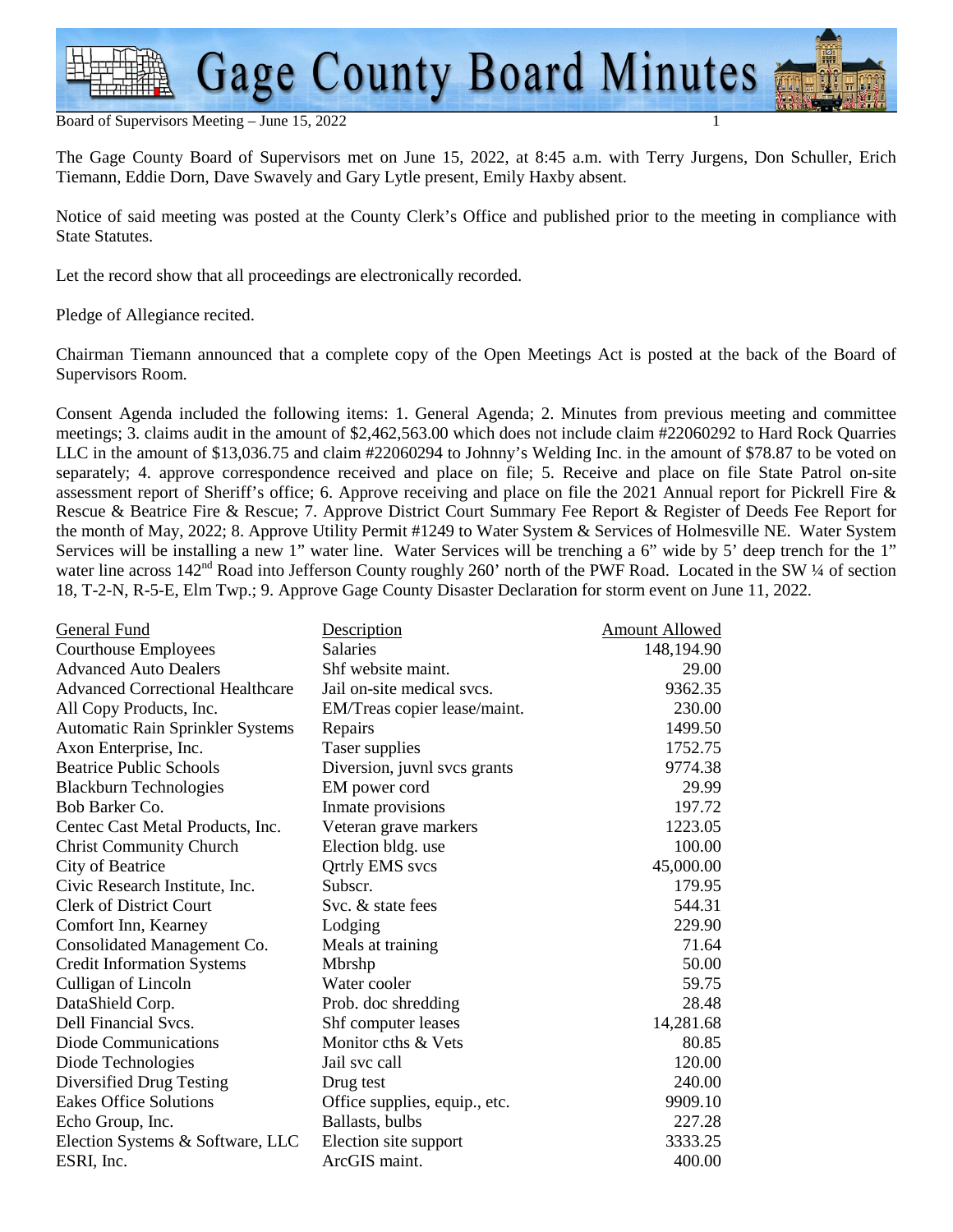Board of Supervisors Meeting – June 15, 2022 2

| First Wireless, Inc.                 | Tower, repeater rental, repairs                           | 9520.26      |
|--------------------------------------|-----------------------------------------------------------|--------------|
| Gage County                          | Fund transfers Road, Ins, Judgmnt                         | 1,388,720.00 |
| Gage Co. Register of Deeds           | Foreclosure recording fees                                | 50.00        |
| Green Way Lawn Services              | Mowing, trimming                                          | 345.00       |
| Hometown Leasing                     | Prob, Atty copier leases                                  | 452.04       |
| Jerry Shelton, Atty                  | Atty fees                                                 | 1947.50      |
| Jones Automotive                     | Shf veh changeout                                         | 13,658.66    |
| Lammel Plumbing, Inc.                | Jail shower & Vet's Offc repairs, supplies, labor 1622.58 |              |
| Lincoln Journal Star                 | Publications                                              | 318.67       |
| Mead Lumber                          | Supplies                                                  | 174.57       |
| Microfilm Imaging Systems, Inc.      | Courts scanning equip. rent                               | 457.00       |
| <b>Midwest Process Services</b>      | Civil process fees                                        | 316.78       |
| MIPS, Inc.                           | Computer equip., programs, support, labor                 | 3486.13      |
| NE Law Enf. Training Center          | Deputy training                                           | 485.00       |
| NE Sec. of State, Notary Division    | 3 notary apps                                             | 90.00        |
| NE State Fire Marshall, Boiler Insp. | Boiler inspection - Shf                                   | 72.00        |
| Nelson, Clark & Timan                | Public Defender                                           | 6346.15      |
| <b>NIRMA</b>                         | NIRMA & NIRMA II liability ins. renewal                   | 218,738.00   |
| Norfolk Lodge & Suites, LLC          | Lodging                                                   | 208.00       |
| Norris Public Power Dist.            | <b>Utilities</b>                                          | 43.20        |
| O'Reilly Auto Parts                  | Parts, supplies                                           | 104.11       |
| Paper Tiger Shredding, Inc.          | Doc shredding                                             | 360.14       |
| Pickrell Rural Fire Dist.            | Qrtrly EMS svcs.                                          | 1500.00      |
| Precision Auto Tune                  | Shf veh repair                                            | 295.80       |
| Precision Signs & Graphics, LLC      | Shf veh graphics                                          | 420.00       |
| <b>Election Workers</b>              | Election poll workers, elec nite help                     | 7279.91      |
| <b>Priority Printing</b>             | Clk. env., Prob. business cards                           | 524.20       |
| <b>Quadient Leasing USA</b>          | Postage meter lease                                       | 2068.17      |
| $Quill - Det.$                       | Offc. supplies                                            | 234.58       |
| $Quill - Ext.$                       | Offc. supplies                                            | 64.94        |
| $Quill - Co Ct.$                     | Offc. supplies                                            | 93.88        |
| Quill – Prob.                        | Offc. supplies                                            | 418.45       |
| Quill – Treas.                       | Offc. supplies                                            | 189.85       |
| <b>Region V Systems</b>              | <b>EPC</b> billing                                        | 4494.00      |
| Sack Lumber                          | Shf. supplies                                             | 1609.60      |
| Sapp Bros. Petroleum                 | Shf/Jail fuel                                             | 5931.68      |
| Nathan Schwab                        | Tree treatment                                            | 125.00       |
| SE Nebraska Communications           | Probation phones                                          | 113.13       |
| <b>Security First Bank</b>           | Deposit books                                             | 227.26       |
| Sheridan Industries                  | Ext. Offc. janitorial svcs.                               | 150.00       |
| Slims Body Shop                      | Shf. veh. repairs                                         | 1406.80      |
| SMPC, LLC                            | Assr. computer support, server host                       | 5749.19      |
| Spectrum                             | Jail cable TV                                             | 176.01       |
| <b>Staples Business Credit</b>       | Shf offc. supplies                                        | 351.28       |
| Stephen Kraviec, PC LLO              | Child Support Enf. Atty, postage                          | 2341.50      |
| Stop Stick Ltd.                      | Shf. supplies                                             | 3231.00      |
| Summit Food Service, LLC             | Jail meal svc.                                            | 5575.31      |
| The Voice News                       | Publications                                              | 1681.36      |
| The Wymore Arbor State               | Publications                                              | 145.63       |
| Thomson Reuters West Pmt. Center     | Law Library subscr.                                       | 2432.64      |
| TK Elevator Corp.                    | Elevator maint.                                           | 240.21       |
| Twin Rivers Chrysler, Jeep, Dodge    | Shf. veh. repair                                          | 324.18       |
|                                      |                                                           |              |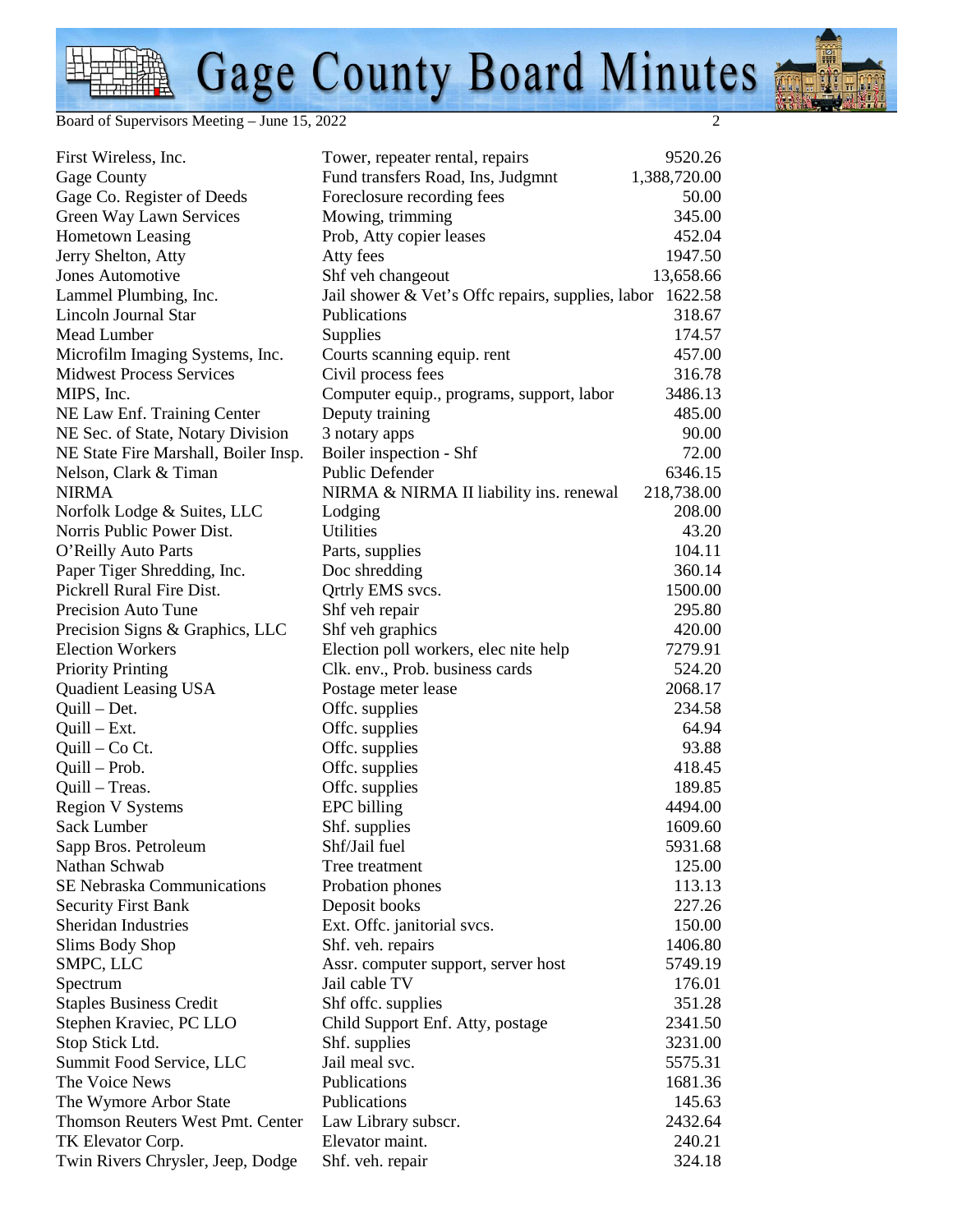Board of Supervisors Meeting – June 15, 2022 3

| U.S. Bank - Purchase Cards          | Supplies, etc.                | 2065.09    |
|-------------------------------------|-------------------------------|------------|
| U.S. Post Service – Postmaster      | Clk, Treas PO Box rent        | 592.00     |
| Verizon Wireless - Shf.             | Cell phones                   | 480.12     |
| Verizon Wireless - EMS              | Emer. Mgmt. cell phones       | 207.90     |
| Verizon Wireless – Prob.            | Cell phones                   | 353.66     |
| Verizon Wireless - VSAT             | Investigative expense         | 50.00      |
| Village of Clatonia/Clatonia Rescue | 3 quarters EMS svcs.          | 13,500.00  |
| <b>Voss Lighting</b>                | Jail supplies                 | 387.50     |
| Washington Co. Shf.                 | Boarding inmates              | 13,950.00  |
| <b>Westlake Hardware</b>            | Supplies                      | 194.33     |
| Woods & Aitken, LLP                 | Prof. legal svcs.             | 428.52     |
| Road Fund                           |                               |            |
| <b>Highway Department Employees</b> | Salaries                      | 45,906.11  |
| A+ United Radiator Repair           | Labor                         | 250.00     |
| All Copy Products, Inc.             | Copier overage                | 42.29      |
| <b>Bauer Built Tire</b>             | Wheels                        | 1235.04    |
| Beatrice Concrete Sand & Gravel     | Rock & gravel                 | 40,383.59  |
| Beatrice Iron & Metal               | Shop supplies, tools          | 349.89     |
| Cather & Sons Const.                | Asphalt                       | 3481.96    |
| City Motor Supply                   | Part                          | 79.99      |
| City of Wymore                      | Utilities                     | 112.81     |
| Concrete Industries, Inc.           | Concrete                      | 425.00     |
| Constellation – Gas Div.            | Utilities                     | 92.40      |
| Cornhusker Intl. Trucks             | Parts, labor                  | 8656.34    |
| Crete Lumber & Farm Supply          | Ice                           | 105.00     |
| Dultmeier Sales, LLC                | Fuel nozzle                   | 89.79      |
| Eakes Office Solutions              | Shop supplies                 | 137.41     |
| Farmers' Cooperative                | Fuel                          | 806.88     |
| Fastenal Co., Inc.                  | Saw blade                     | 100.45     |
| Filter Care of NE                   | Cleaning filters              | 19.90      |
| First Wireless, Inc.                | Antenna                       | 115.15     |
| <b>Griffeth Transmission</b>        | Parts, labor                  | 3445.59    |
| <b>GWorks</b>                       | Simple Signs maint. & support | 630.00     |
| Hard Rock Quarries, LLC             | Rock & gravel                 | 13,036.75  |
| <b>Inland Truck Parts</b>           | Parts                         | 1296.52    |
| Johnny's Welding, Inc.              | Part, labor                   | 78.87      |
| Landmark Implement, Inc.            | Parts                         | 52.02      |
| Matheson Tri Gas, Inc.              | <b>Welding supplies</b>       | 292.77     |
| Mead Lumber                         | Premix gravel/cement          | 7.98       |
| Medical Enterprises, Inc.           | Record keeping fee            | 5.00       |
| Metal Culverts, Inc.                | Culverts                      | 1231.60    |
| Midwest Unlimited, LLC              | Strobe light, laser level     | 1090.48    |
| MIPS, Inc.                          | Hwy program                   | 186.72     |
| Murphy Tractor & Equip.             | Excavator                     | 193,857.00 |
| NMC Exchange, LLC                   | Parts                         | 770.12     |
| <b>Noakes</b>                       | A/C repair, labor             | 209.20     |
| O'Reilly Auto Parts                 | Parts                         | 246.77     |
| RDO Truck Center, LLC               | Parts                         | 1200.89    |
| Rock On, Inc.                       | Gravel hauling                | 4899.15    |
| Sapp Bros. Petroleum, Inc.          | Fuel, oil                     | 34,388.37  |
| Sign Solutions USA, LLC             | Signs, paddles, cones         | 867.75     |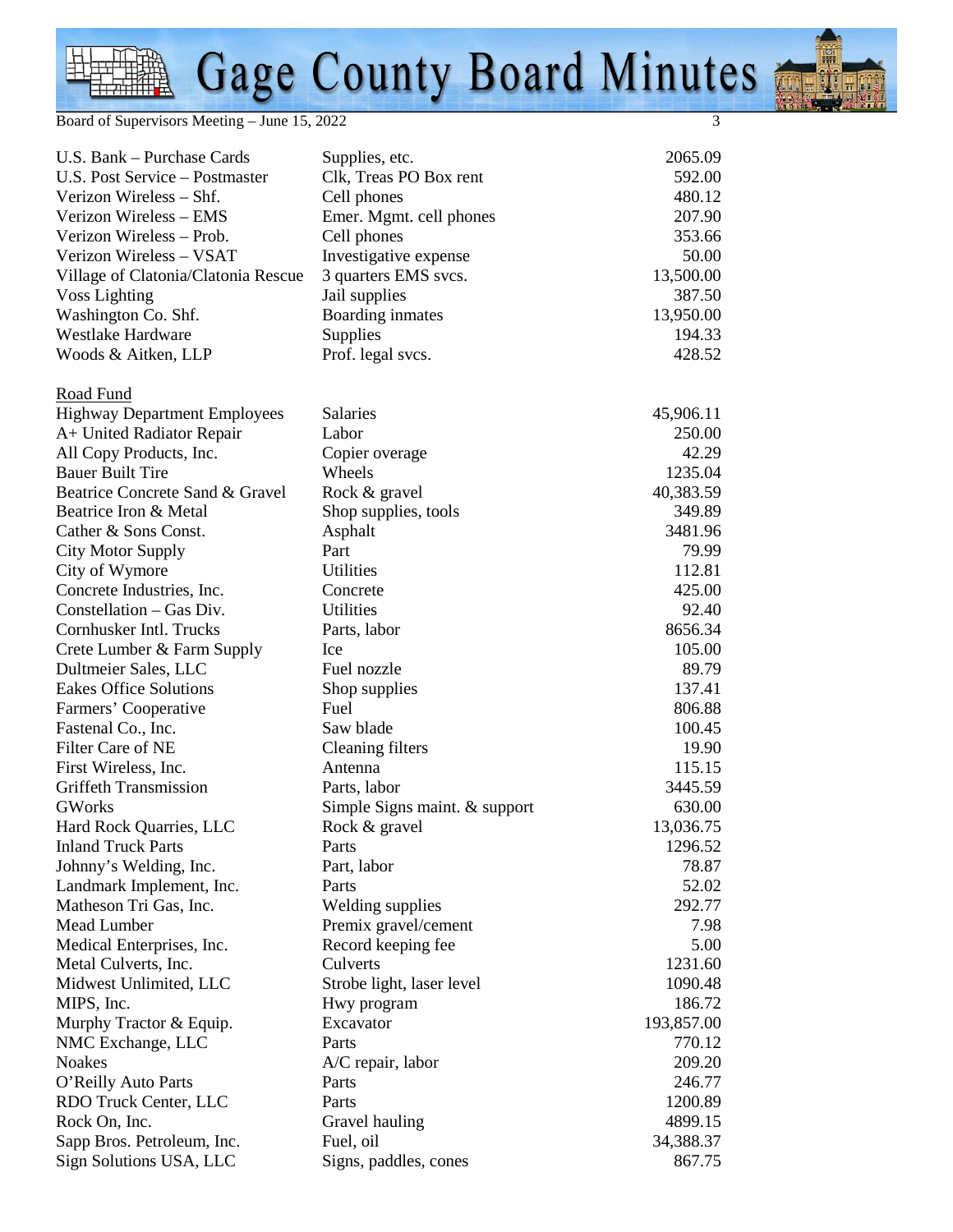Board of Supervisors Meeting – June 15, 2022 4

| The Voice News                                      | Subscription, 2 yrs.                    | 60.00     |
|-----------------------------------------------------|-----------------------------------------|-----------|
| <b>Tractor Supply</b>                               | Bolts, tool                             | 123.85    |
| U.S. Auto Force                                     | <b>Tires</b>                            | 1045.54   |
| U.S. Bank – Purchase Cards                          | Blade                                   | 213.99    |
| Verizon Connect NWF, Inc.                           | Veh. GPS                                | 216.71    |
| <b>Westlake Hardware</b>                            | Supplies, tool                          | 90.93     |
| Register of Deeds Preservation & Modernization Fund |                                         |           |
| MIPS, Inc.                                          | Deeds online, numerical indexes         | 218.08    |
| <b>Insurance Fund</b>                               |                                         |           |
| Dept. of the Treasury $-$ IRS                       | <b>PCORI</b> fees                       | 491.04    |
| Gage County Health Insurance                        | Employee health ins. claims paid        | 35,051.67 |
| Lucent Health Solutions, LLC                        | Ins. premiums, admin. fees              | 33,159.84 |
| <b>General Fund</b>                                 |                                         |           |
| Ameritas                                            | County share of Employees Retirement    | 10,294.27 |
| <b>Security First Bank</b>                          | Co. share of Empl. Soc. Sec. & Medicare | 10,763.77 |
| Gage County Clerk – Health Plan                     | Co. share of Empl. health insurance     | 29,148.44 |
| Road Fund                                           |                                         |           |
| Ameritas                                            | County share of Employees Retirement    | 3,098.62  |
| <b>Security First Bank</b>                          | Co. share of Empl. Soc. Sec. & Medicare | 3,364.83  |
| Gage County Clerk - Health Plan                     | Co. share of Empl. health insurance     | 11,166.27 |

Motion made by Jurgens, seconded by Dorn to approve the consent agenda. Motion carried 6-0.

Motion made by Jurgens, seconded by Dorn to approve claim #22060292 to Hard Rock Quarries LLC in the amount of \$13,036.75. Motion carried 5-0-1 with Tiemann abstaining due to conflict of interest.

Motion made by Swavely, seconded by Dorn to approve claim #22060294 to Johnny's Welding Inc. in the amount of \$78.87, bringing the total amount of claims paid through June 15, 2022 to \$2,475,678.62. Motion carried 5-0-1 with Jurgens abstaining due to conflict of interest.

Beatrice Daily Sun Editor and Publisher Patrick Ethridge spoke to the board during public comments. He presented Chairman Erich Tiemann with the Gage County Favorite Elected Official Award, voted on by the public through a survey sponsored by the Daily Sun to recognize the favorite people and/or businesses that the area has to offer.

Committee reports were given by Dave Jones on Bldg. & Grounds, Jurgens on Finance/Insurance, Tiemann on Human Resources/Employee Relations, and Shf. Gustafson on Law Enforcement. Break in reports for timed agenda item.

Motion made by Jurgens, seconded by Dorn to open public hearing at 9:15 a.m. to hear support and/or opposition to Class C Liquor License for Whitehead Oil Co. dba U-Stop 33, 18550 U.S. Hwy 77, Beatrice NE. Motion carried 6-0.

No public present.

Motion made by Jurgens, seconded by Dorn to close public hearing at 9:19 a.m. Motion carried 6-0.

Dorn gave Road & Bridge committee report.

Motion made by Jurgens, seconded by Dorn to approve recommendation for a Class C Liquor License for Whitehead Oil Co. dba U-Stop 33, 18550 U.S. Hwy 77, Beatrice NE. Motion carried 6-0.